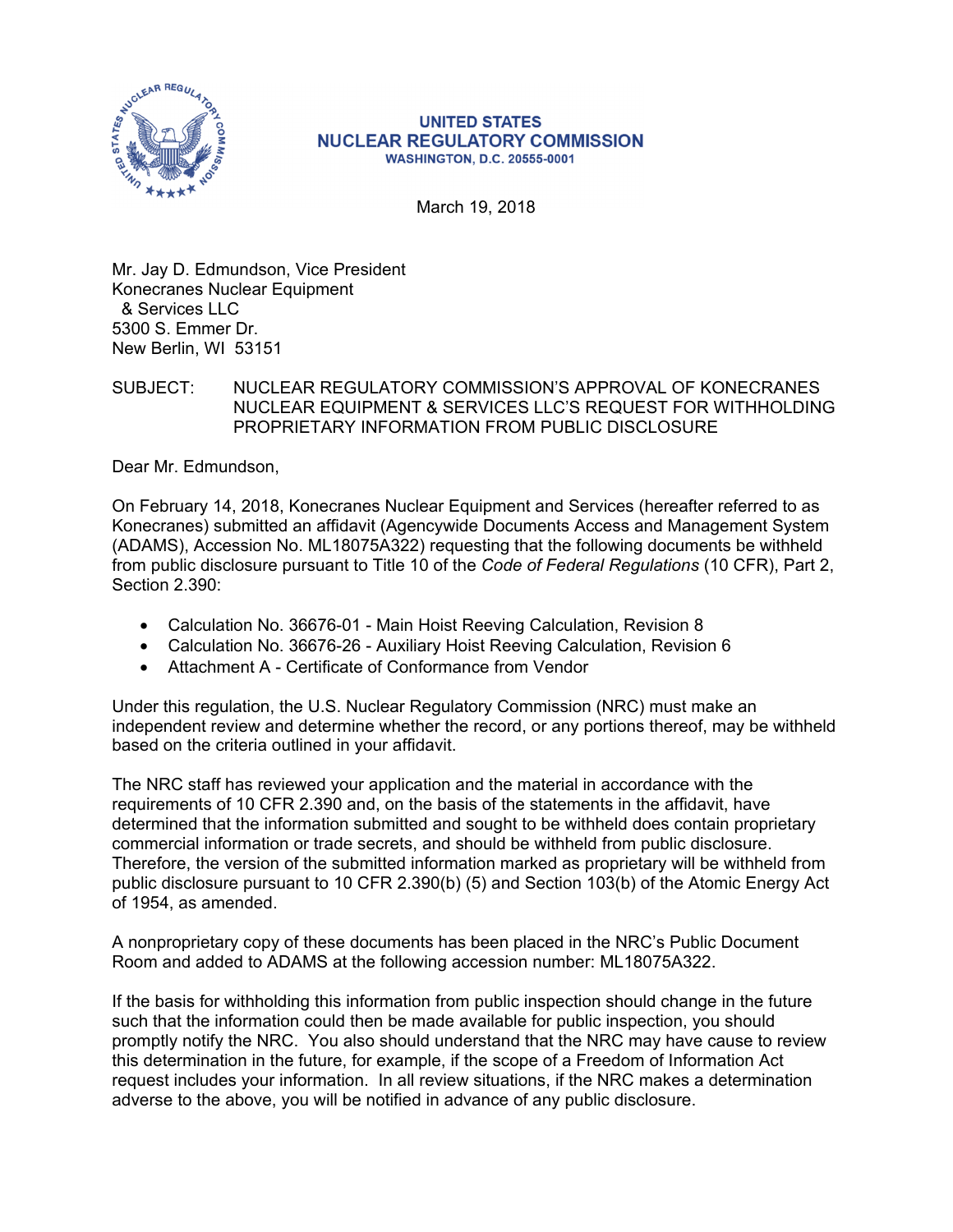Please contact Mr. Yamir Diaz-Castillo at 301-415-2228, or via electronic mail at Yamir.Diaz-Castillo@nrc.gov, if you have any questions or need assistance regarding this matter.

Sincerely,

## */RA/*

Terry W. Jackson, Chief Quality Assurance Vendor Inspection Branch-1 Division of Construction Inspection and Operational Programs Office of New Reactors

Docket No.: 99901451